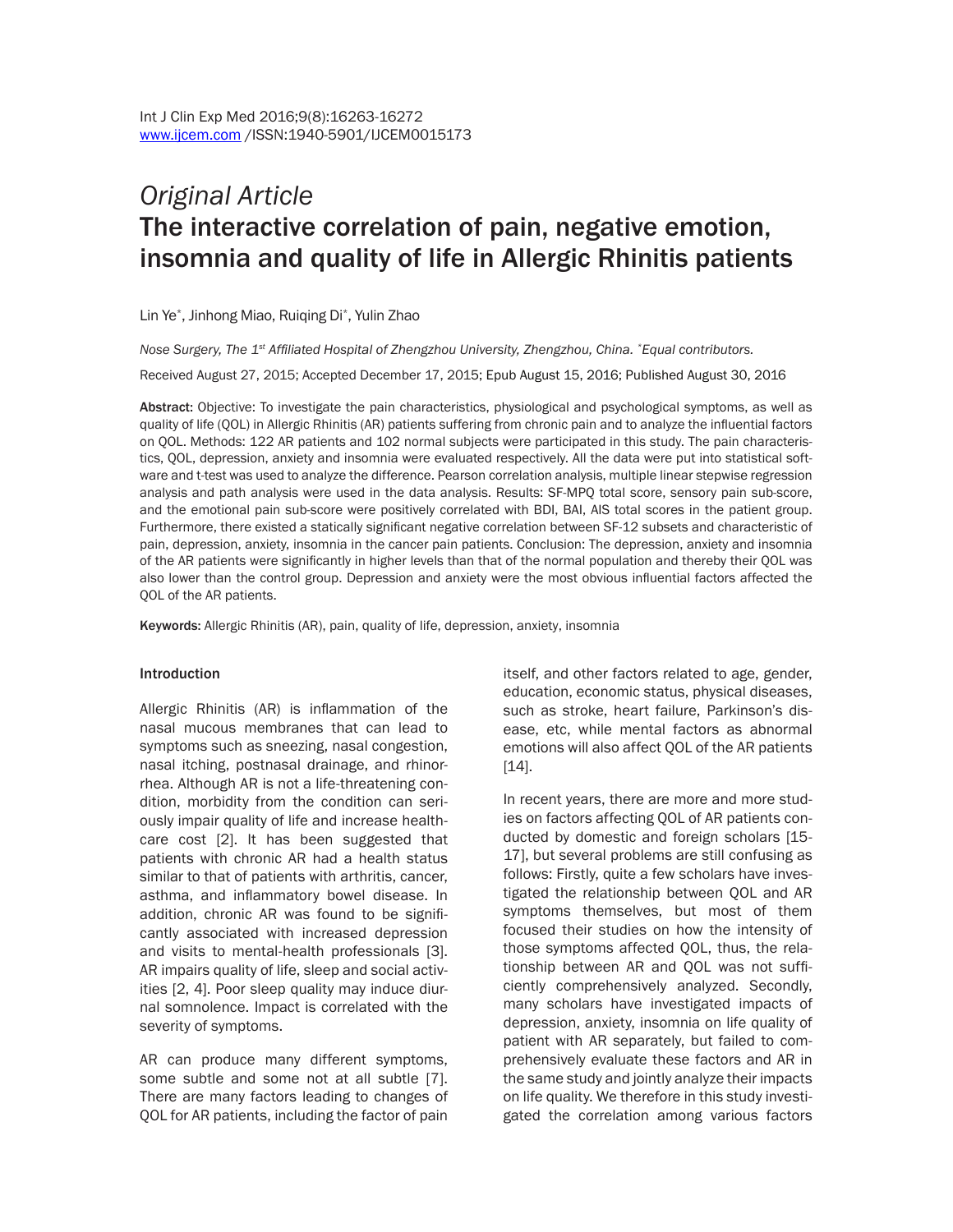affecting life quality of AR patients and provided the theoretical basis for clinical treatment about psycho-oncology.

## Material and methods

#### *Study objects*

122 patients from outpatients and inpatients diagnosed with AR were randomly selected from January 2012-July 2014; 102 normal controls from population at outpatient service who visited our hospital for physical examination were randomly selected.

## *Scales used in the study*

The investigation scales used in the study included general information questionnaire, short-form of McGill pain questionnaire (SF-MPQ), short-form questionnaire on health-related QOL (SF-12), Beck depression inventory (BDI), Beck anxiety inventory (BAI), Athens insomnia scale (AIS).

#### *General information questionnaire*

General information questionnaire designed by the investigators was used, of which the contents including: age, gender, urban or rural area, marriage, education level, monthly income, past history, etc.

## *Short-form of McGill pain questionnaire (SF-MPQ)*

A short form of the McGill Pain Questionnaire (SF-MPQ) has been developed. The main component of the SF-MPQ consists of 15 descriptors (11 sensory; 4 affective) which are rated on an intensity scale as  $0 =$  none,  $1 =$  mild,  $2 =$ moderate or 3 = severe. Three pain scores are derived from the sum of the intensity rank values of the words chosen for sensory, affective and total descriptors. The SF-MPQ also includes the Present Pain Intensity (PPI) index of the standard MPQ and a visual analogue scale (VAS). The SF-MPQ scores obtained from patients in post-surgical and obstetrical wards and physiotherapy and dental departments were compared to the scores obtained with the standard MPQ. The correlations were consistently high and significant. The SF-MPQ was also shown to be sufficiently sensitive to demonstrate differences due to treatment at statistical levels comparable to those obtained with the standard form.

# *Short-form questionnaire on health-related QOL (SF-12)*

The 12-item Short Form Health Survey (SF-12) is a shorter alternative of the SF-36 instrument that includes 12 questions and 8 scales: physical functioning (PF-2 items on limitations doing moderate activities and climbing several flights of stairs), role limitations due to physical problems (RP-2 items on less accomplishment than one would like to achieve and limitation in kind of work or other activities), bodily pain (BP-1 item on pain interference with one's normal work), general health (GH-1 item on general health perception), vitality (VT-1 item on having energy), social functioning (SF-1 item on interference of physical health or emotional problems with one's social activities), role limitations due to emotional problems (RE-2 items on less accomplishment than one would like to achieve and not being careful in doing activities as usual) and perceived mental health (MH-2 items on feeling calm or peaceful and feeling sad or blue). Response categories for items vary from 2- to 6-point scales and raw scores for items are ranging from 1 to 6. After recoding raw scores for some items (that are BP, GH, VT, and one item from MH); then the raw scores could be transformed in order to provide eight scale scores each ranging from 0 (the worst) to 100 (the best). This method of scoring (summated ratings) assumes that item or items belonging to each scale can be transformed or summed without standardization of scores or item weighting.

## *Beck depression inventory (BDI)*

The Beck Depression Inventory (BDI) is a 21-question multiple-choice self-report inventory, one of the most widely used instruments for measuring the severity of depression. Its development marked a shift among health care professionals, who had until then viewed depression from a psychodynamic perspective, instead of it being rooted in the patient's own thoughts. The questionnaire is designed for individuals aged 13 and over, and is composed of items relating to symptoms of depression such as hopelessness and irritability, cognitions such as guilt or feelings of being punished, as well as physical symptoms such as fatigue,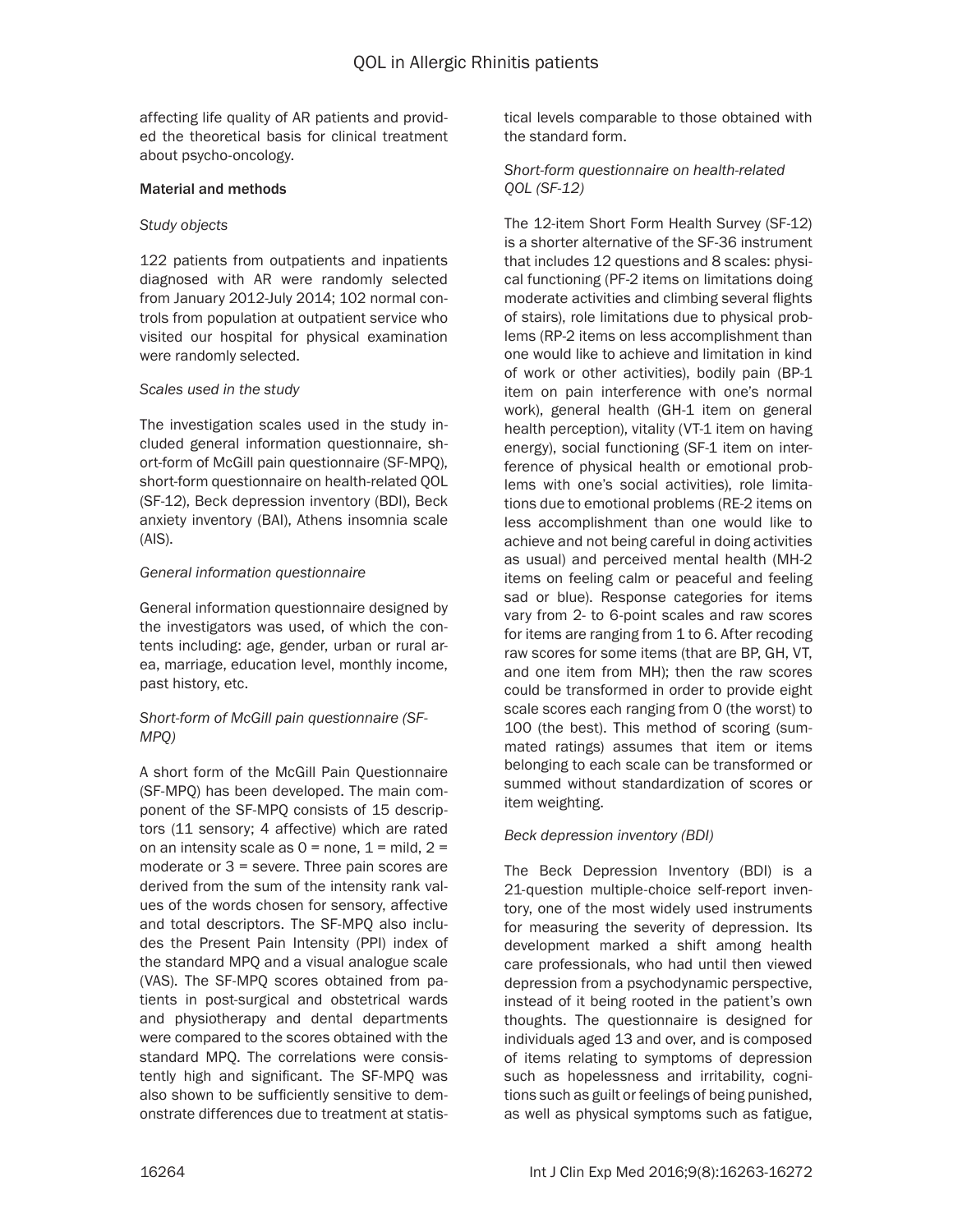

group was more likely to be in depression [65 (63.7%) versus 13 (10.7%), respectively,  $X^2 = -37.341$ , P<0.001]. BDI total score was higher in the patients group than in the control group (t = -7.672, P<0.001); Compared to the control group, the patients group was more likely to be anxiety [27 (26.5%) versus 7 (5.7%), respectively,  $X^2 = -5.213$ , P<0.001]. BAI total score was higher in the patients group than that in the control group (t = -8.626, P<0.001). (5) Compared to the control group, the patients group was more likely to be insomnia [87 (85.3%) versus 29 (23.8%), respectively,  $X^2 = -9.712$ , P<0.05]. AIS total score was higher in the patients group than that in the control group t = -14.724, P<0.001). B. SF-12 total score was lower in the patients group than that in the control group (t = 12.291, P<0.001). All eight SF-12 sub-scores, including Physical functioning (PF), role- Physical (RP), bodily Pain (BP), general health (GH), vitality (VT), social functioning (SF), role-Emotional (RE) and mental health (MH) were significantly lower in the patients group compared with the control group (P<0.05).

weight loss, and lack of interest in sex. It consists of twenty-one questions about how the subject has been feeling in the last week. Each question has a set of at least four possible answer choices, ranging in intensity. For example:  $(0)$  I do not feel sad,  $(1)$  I feel sad,  $(2)$  I am sad all the time and I can't snap out of it, (3) I am so sad or unhappy that I can't stand it. When the test is scored, a value of 0 to 3 is assigned for each answer and then the total score is compared to a key to determine the depression's severity. The standard cut-offs are as follows: 0-9: indicates minimal depression, 10-18: indicates mild depression, 19-29: indicates moderate depression, 30-63: indicates severe depression. Higher total scores indicate more severe depressive symptoms.

#### *Beck anxiety inventory (BAI)*

The Beck Anxiety Inventory (BAI) is a 21-question multiple-choice self-report inventory that is used for measuring the severity of an individual's anxiety. The BAI consists of twenty-one questions about how the subject has been feeling in the last month, expressed as common symptoms of anxiety (such as numbness and tingling, sweating not due to heat, and fear of the worst happening). It is designed for an age range of 17-80 years old. Each question has the same set of four possible answer choices, which are arranged in columns and are answered by marking the appropriate one with a cross. These are: NOT AT ALL (0 points), MILDLY: It did not bother me much, (1 point),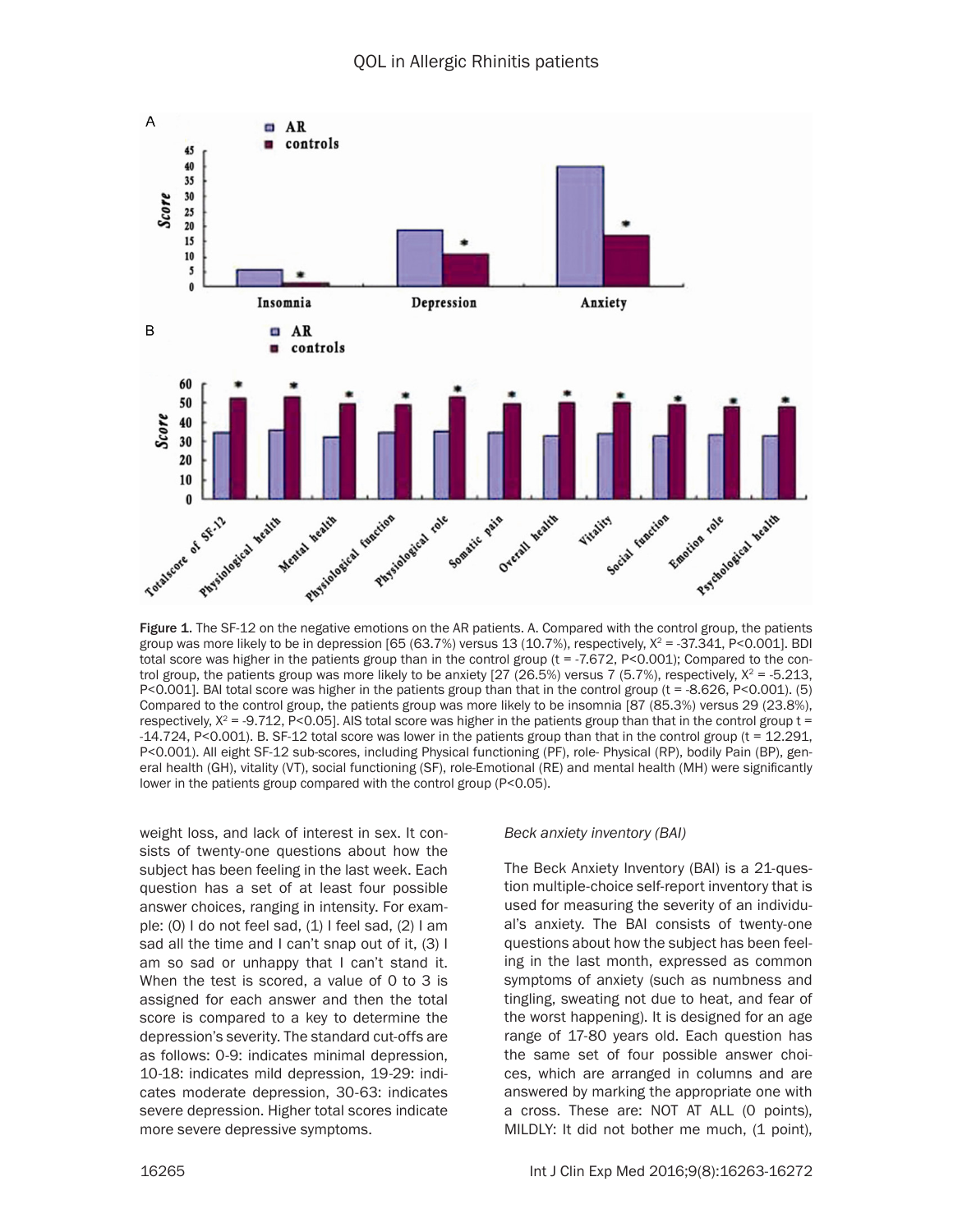

Figure 2. The impact of pain on daily life. More cancer patients than the control subjects reported that pain interfered with daily life 'really much' (1.4 vs. 0.8%), 'quite a lot' (4.6 vs. 4.1%), 'some' (6.3 vs. 1.6%), 'a little bit' (9.3 vs. 5.1%). The distribution of answers in the strata differed between the 2 groups ( $z = 3.43$ ,  $P = 0.0003$ ).

MODERATELY: It was very unpleasant, but I could stand it, (2 points), SEVERELY: I could barely stand it, (3 points). The BAI has a maximum score of 63.0-7: minimal level of anxiety, 8-15: mild anxiety, 16-25: moderate anxiety, 26-63: severe anxiety.

## *Athens insomnia scale (AIS)*

AIS is a self-administered inventory consisting of eight items; the first five items assess difficulty with sleep induction, awakenings during the night, early morning awakening, total sleep time and overall quality of sleep, while the last three items pertain to the next-day consequences of insomnia (problems with sense of well-being, overall functioning and sleepiness during the day). Each item of the AIS can be rated 0-3, (with 0 corresponding to *no problem at all* and 3 to *very serious problem*); thus, the total score ranges from 0 (*absence of any sleep-related problem*) to 24 (*the most severe degree of insomnia*). The responders are requested to rate each item positive (i.e. to choose among rating options 1, 2 and 3) only if they had experienced their sleep difficulty at least three times a week during the last month, i.e. a frequency which is consistent with the ICD-10 criteria.

## *Statistical analysis*

Student's t test, analysis of variance, Pearson correlation analysis, multiple linear stepwise

regression analysis and path analysis were used in the data analysis.

#### **Results**

*Comparison of scores for depression, anxiety and insomnia between group of cancer patients and normal control group*

The state of depression, anxiety and insomnia in group of AR patients and normal controls were investigated in the study, according to the BDI classification standards, patient with total score ≥14 points was classified as depression, therefore, compared

with the control group, the patients group was more likely to be in depression [65 (63.7%) versus 13 (10.7%), respectively,  $X^2 = -37.341$ , P<0.001]. BDI total score was higher in the patients group than in the control group  $(t =$ -7.672, P<0.001); Compared to the control group, the patients group was more likely to be anxiety [27 (26.5%) versus 7 (5.7%), respectively,  $X^2 = -5.213$ , P<0.001]. BAI total score was higher in the patients group than that in the control group (t = -8.626, P<0.001). (5) Compared to the control group, the patients group was more likely to be insomnia [87 (85.3%) versus 29 (23.8%), respectively,  $X^2 = -9.712$ , P<0.05]. AIS total score was higher in the patients group than that in the control group  $t =$ -14.724, P<0.001). The results were as shown in Figure 1A.

## *Comparison of the SF-12 results between group of AR patients and normal control group*

Comparing SF-12 scores in group of AR patients with those in the normal control group, using t test, it was indicated by the results: the total score of SF-12, scores of two scales (physiological health, mental health) and 8 dimensions (physiological function, physiological role, somatic pain, overall health, vitality, social function, emotional role and mental health) in group of chronic pain were all significantly lower than those in normal control group (P<0.001), as shown in Figure 1B.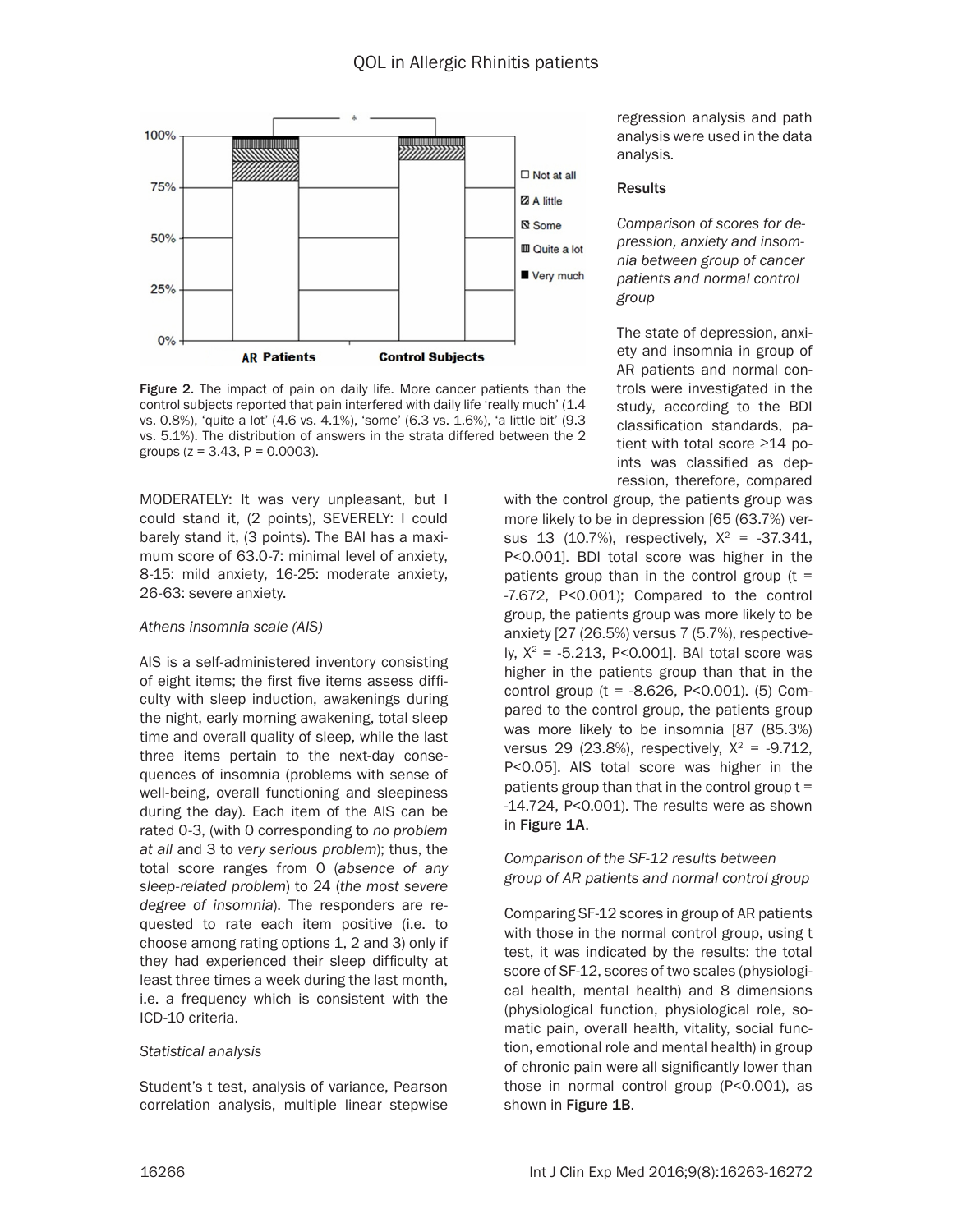|                        | Score of<br>pain | Sense<br>of pain | Emotion-<br>al pain | VAS        | Severity<br>of pain | Number<br>of painful<br>body parts | Fre-<br>quency<br>of pain | Dura-<br>tion of<br>pain | Scores<br>of de-<br>pression | Scores<br>of anxi-<br>ety | Scores<br>of in-<br>somnia |
|------------------------|------------------|------------------|---------------------|------------|---------------------|------------------------------------|---------------------------|--------------------------|------------------------------|---------------------------|----------------------------|
| Total SF-12 score      | $-0.372**$       | $-0.316**$       | $-0.427**$          | $-0.301**$ | $-0.277**$          | $-0.632**$                         | $-0.043$                  | $-0.114$                 | $-0.646**$                   | $-0.527**$                | $-0.509**$                 |
| Physiological function | $-0.236**$       | $-0.218**$       | $-0.258**$          | $-0.329**$ | $-0.226**$          | $-0.527**$                         | $-0.009$                  | $-0.049$                 | $-0.301**$                   | $-0.238**$                | $-0.178*$                  |
| Physiological role     | $-0.157$         | $-0.131$         | $-0.189*$           | $-0.115$   | $-0.177*$           | $-0.449**$                         | 0.059                     | $-0.051$                 | $-0.356**$                   | $-0.245**$                | $-0.298**$                 |
| Somatic pain           | $-0.346**$       | $-0.276**$       | $-0.412**$          | $-0.201*$  | $-0.236**$          | $-0.581**$                         | $-0.125$                  | $-0.051$                 | $-0.472**$                   | $-0.362**$                | $-0.423**$                 |
| Overall health         | $-0.289**$       | $0.256**$        | $-0.278**$          | $-0.157*$  | $-0.241**$          | $-0.556**$                         | $-0.087$                  | $-0.034$                 | $-0.421**$                   | $-0.397**$                | $-0.378**$                 |
| Vitality               | $-0.245**$       | $-0.178*$        | $-0.325**$          | $-0.238**$ | $-0.156$            | $-0.452**$                         | $-0.056$                  | $-0.102$                 | $-0.456**$                   | $-0.458**$                | $-0.428**$                 |
| Social function        | $-0.312**$       | $-0.298**$       | $-0.308**$          | $-0.167$   | $-0.278**$          | $-0.356**$                         | $-0.023$                  | $-0.094$                 | $-0.514**$                   | $-0.296**$                | $-0.391**$                 |
| Emotional role         | $-0.291**$       | $-0.248**$       | $-0.287**$          | $-0.134$   | $-0.119$            | $-0.459**$                         | 0.034                     | $-0.148$                 | $-0.328**$                   | $-0.378**$                | $-0.267**$                 |
| Psychological health   | $-0.132$         | $-0.057$         | $-0.252**$          | $-0.245**$ | $-0.089$            | $-0.426**$                         | $-0.054$                  | $-0.078$                 | $-0.435**$                   | $-0.499**$                | $-0.337**$                 |

Table 1. Correlation analysis between SF-12 and characteristics of pain, depression, anxiety, and insomnia for AR patients

\*P<0.05, \*\* P<0.05.

| Name of variable Index     |                              | Assignment                                                                                                                                                                         |
|----------------------------|------------------------------|------------------------------------------------------------------------------------------------------------------------------------------------------------------------------------|
| $X_1$                      | Age                          | Measured value (continuous variable)                                                                                                                                               |
| $X_{2}$                    | Sex                          | Male = $1$ Female = $2$                                                                                                                                                            |
| $X_{3}$                    | Urban and rural              | Urban = $1$ Rural = $2$                                                                                                                                                            |
| $X_4$                      | Marriage                     | Married = $1$ , Single = $2$ , Others = $3$                                                                                                                                        |
| $X_{\overline{n}}$         | <b>Education level</b>       | Primary school = $1$<br>Secondary school = 2<br>High school or Secondary Vocational School = 3<br>University or three -year college = $4$<br>Postgraduate and above $= 5$          |
| $X_{6}$                    | Monthly income (Yuan)        | Monthly income $\leq 1000 = 1$<br>1000 $\leq$ Monthly income <2000 = 2<br>2000≤ Monthly income <3000 = 3<br>3000 $\leq$ Monthly income <4000 = 4<br>Monthly income $\geq$ 5000 = 5 |
| $X_{7}$                    | Number of painful body parts | None = 0, 1 part = 2, 2 parts = 3, 3 parts = 4, 4 parts = 5, 5 and more than 5 parts = 6                                                                                           |
| $X_{\rm g}$                | Frequency of pain            | $1$ time/week = $12$ time/week = $23$ time/week = $34$ time/week = $45$ time/week = $56$<br>$time/week = 67$ time/week = 7                                                         |
| $X_{\alpha}$               | Severity of pain             | Minor pain $= 1$<br>Pain and discomfort $= 2$<br>Suffering (need to be treated) = $3$<br>Terribly painful = $4$<br>Extremely painful = $5$                                         |
| $X_{10}$                   | Sense of pain                | Measured value (continuous variable)                                                                                                                                               |
| $\mathsf{X}_{_{11}}$       | Emotional pain               | Measured value (continuous variable)                                                                                                                                               |
| $\mathsf{X}_{\mathsf{12}}$ | <b>VAS</b>                   | Measured value (continuous variable)                                                                                                                                               |
| $\mathsf{X}_{\mathsf{13}}$ | Depression                   | Measured value (continuous variable)                                                                                                                                               |
| $\mathsf{X}_{_{14}}$       | Anxiety                      | Measured value (continuous variable)                                                                                                                                               |
| $X_{15}$                   | Insomnia                     | Measured value (continuous variable)                                                                                                                                               |

Table 2. The definition of variable value

#### *The impact of pain on daily life*

More AR patients than the control subjects reported that pain interfered with daily life 'really much' (1.4 vs. 0.8%), 'quite a lot' (4.6 vs. 4.1%), 'some' (6.3 vs. 1.6%), 'a little bit' (9.3 vs. 5.1%). The distribution of answers in the strata differed between the 2 groups  $(z = 3.43, P =$ 0.0003), as shown in Figure 2.

*Correlation analysis between SF-12 total score, scores of individual dimensions and characteristics of pain, depression, anxiety, insomnia in the group of AR patients* 

Pearson correlation analysis was conducted between life quality and characteristics of pain (sense of pain, emotional pain, VAS, severity of pain, number of painful body parts, frequency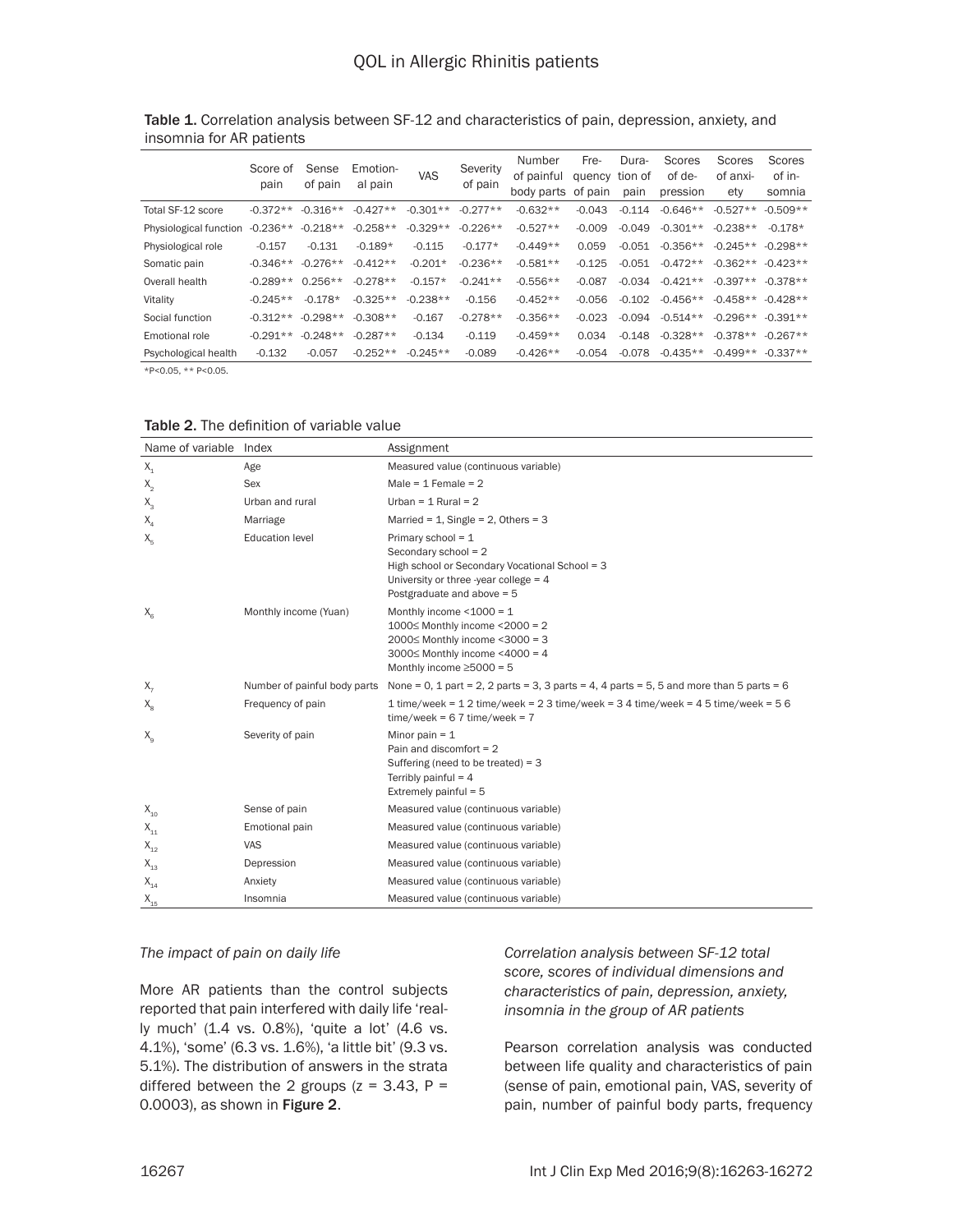|                              | R     | $R^2$ | F      | P     | B        | <b>Beta</b> |          | P     |
|------------------------------|-------|-------|--------|-------|----------|-------------|----------|-------|
| Constant                     | 0.812 | 0.633 | 31.239 | 0.000 | 50.271   |             | 41.297   | 0.000 |
| Depression                   |       |       |        |       | $-0.278$ | $-0.425$    | $-5.482$ | 0.000 |
| Insomnia                     |       |       |        |       | $-0.213$ | $-0.226$    | $-3.457$ | 0.000 |
| <b>VAS</b>                   |       |       |        |       | $-0.028$ | $-0.128$    | $-2.261$ | 0.021 |
| Number of painful body parts |       |       |        |       | $-0.489$ | $-0.137$    | -2 1 1 7 | 0.018 |

Table 3. Multiple linear stepwise regression analysis on factors affecting life quality of patient with AR

Table 4. Multiple linear stepwise regression analysis on factors affecting life quality of patient with AR

|                                           | R | $R^2$ |  | B | <b>Beta</b> |                                  |  |
|-------------------------------------------|---|-------|--|---|-------------|----------------------------------|--|
| Constant 0.873 0.681 162.382 0.000 54.215 |   |       |  |   |             | 119.238 0.000                    |  |
| Depression                                |   |       |  |   |             | $-0.168$ $-0.377$ $-7.589$ 0.000 |  |
| Insomnia                                  |   |       |  |   |             | $-0.246$ $-0.324$ $-6.126$ 0.000 |  |
| <b>VAS</b>                                |   |       |  |   |             | $-0.052$ $-0.179$ $-6.012$ 0.000 |  |

Table 5. Multiple linear stepwise regression analysis on factors affecting depression of patient with AR

|                                         | $\mathsf{R}^2$ | <b>Contract Contract Contract Contract</b> | P. | B. | <b>Beta</b>                |             |  |
|-----------------------------------------|----------------|--------------------------------------------|----|----|----------------------------|-------------|--|
| Constant 0.643 0.436 79.231 0.000 3.274 |                |                                            |    |    |                            | 3.248 0.000 |  |
| Insomnia                                |                |                                            |    |    | 0.682  0.402  7.891  0.000 |             |  |
| VAS                                     |                |                                            |    |    | 0.087  0.201  3.147  0.001 |             |  |

Table 6. Multiple linear stepwise regression analysis on factors affecting insomnia of patient with AR

|                                          | $\mathsf{R}^2$ | P. | в | <b>Reta</b> |                          |  |
|------------------------------------------|----------------|----|---|-------------|--------------------------|--|
| Constant 0.462 0.321 121.462 0.000 4.125 |                |    |   |             | 7.824 0.000              |  |
| VAS                                      |                |    |   |             | 0.132 0.582 10.237 0.000 |  |
|                                          |                |    |   |             |                          |  |

of pain, duration of pain), depression, anxiety and insomnia. The results showed that: SF-12 total score of life quality as well as dimensions of physiological function, somatic pain, overall health for AR patients were all significantly negatively correlated with total score of pain, sense of pain, emotional pain, VAS, severity of pain, number of painful body parts, depression, anxiety, insomnia ( $r = -0.157 - 0.646$ ); The dimension of physiological role was significantly negatively correlated with emotional pain, severity of pain, number of painful body parts, depression, anxiety, insomnia ( $r = -0.178 - 0.527$ ); The dimension of vitality was significantly negatively correlated with total score of pain, sense of pain, emotional pain, VAS, number of painful body parts, depression, anxiety, insomnia  $(r =$ -0.178~-0.458); The dimension of social function was significantly negatively correlated with total score of pain, sense of pain, emotional pain, severity of pain, number of painful body parts, depression, anxiety, insomnia (r = -0.278~- 0.514); The dimension of emotional role was significantly negatively correlated with total score of pain, sense of pain, emotional pain, number of painful body parts, depression, anxiety, insomnia (r = -0.248~- 0.459); The dimension of mental health was significantly negatively correlated with emotional pain, VAS, number of painful body parts, depression, anxiety, insomnia  $(r = -0.245 - 0.499)$ , as shown in Table 1.

*Factors affecting life quality of patient with AR*

*Indexing of affecting factors:* The results of correlation analysis indicated that, life quality was significantly correlated with characteristics of pain, depression, anxiety, insomnia, therefore, in order to further investigate the impacts of pain, depression, anxiety, insomnia on life quality of patient with chronic pain, assign values to them separately to perform multiple linear stepwise regression analysis and path analysis, as shown in Table 2.

# *Multiple linear stepwise regression analysis on factors affecting life quality of patient with AR*

Take factors of age, gender, urban and rural area, marriage, education, monthly income, number of painful body parts, frequency of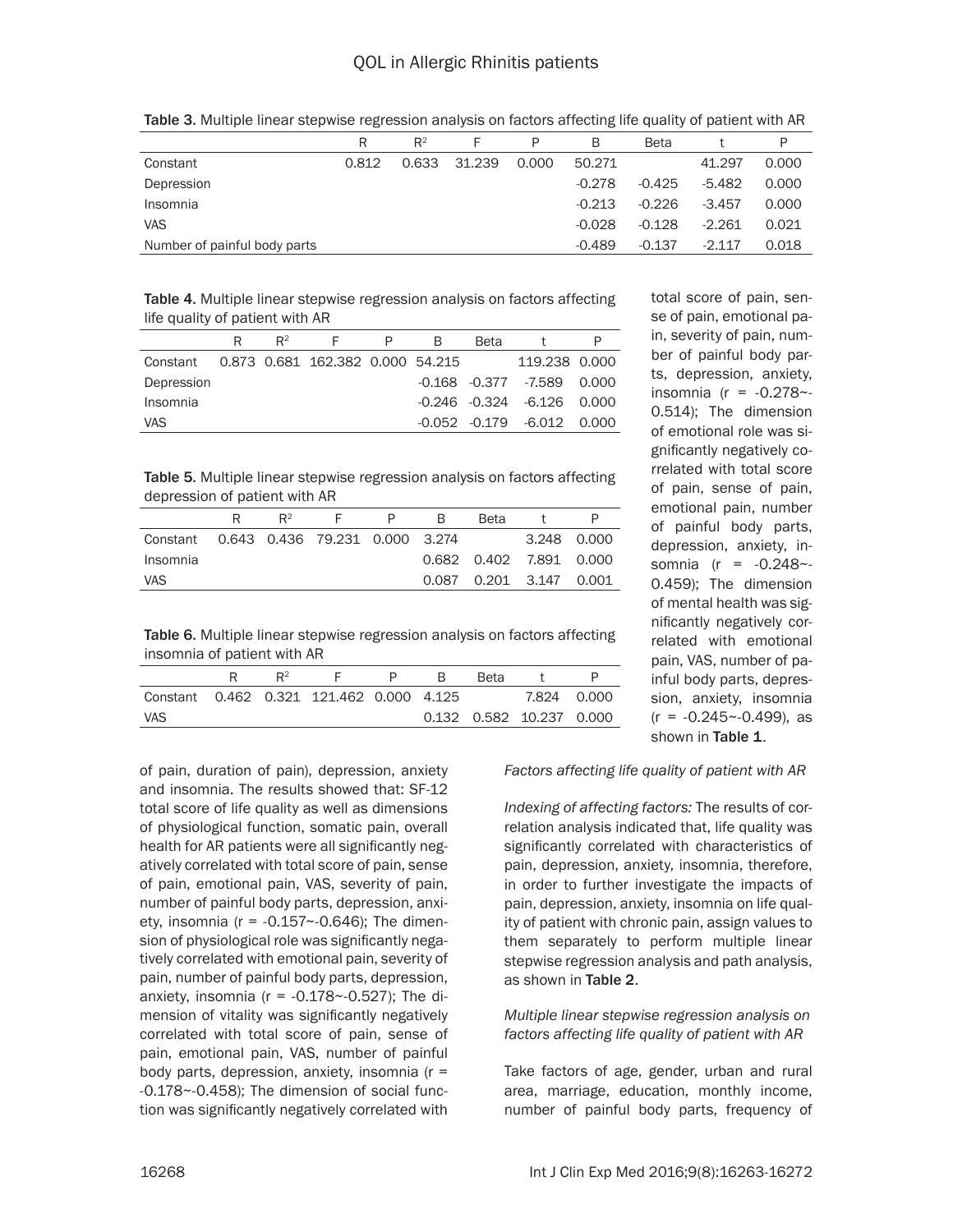pain, severity of pain, sense of pain, emotional pain, VAS, depression, anxiety, insomnia as independent variable, life quality as dependent variable. Use stepwise introduction method to perform multiple linear stepwise regression analysis, based on the standards of  $a_n = 0.10$ ,  $a_{\text{out}}$  = 0.15. The results showed that, factors of depression, insomnia, VAS, number of painful body parts entered into the regression equation.  $F = 31.239$ ,  $P = 0.000$ , therefore, the multiple linear regression analysis was statistically significant. The multiple correlation coefficient for the regression equation  $R = 0.812$ , and coefficient of determination  $R^2$  = 0.633, indicating that 63.3% of changes of dependent variable (life quality of patient with chronic pain) could be explained by independent variable of stepwise fitting multiple linear regression equation (depression, insomnia, VAS, number of painful body parts). From the standardized regression coefficient, we learnt that the maximum impact on life quality of patient with chronic pain was caused by depression (Beta = -0.425), while the second was insomnia (Beta = -0.226), as shown in Table 3.

# *Path analysis on factors affecting life quality of patient with AR*

Perform path analysis on factors affecting life quality of patient with AR, based on the results of multiple linear stepwise regression analysis. Path analysis can only test dominance variance with continuous changes, therefore, "number of painful body parts" was not included into path analysis. Successively define the variable with maximum impact as dependent variable, and the rest variables as independent ones. Conduct multiple linear regression analysis, the results were shown in Tables 4-6 respectively. It could be seen from the standardized regression coefficient that, the more severe the depression (Beta =  $-0.377**$ ) and insomnia (Beta =  $-0.324**$ ) was, the more intensive the pain (Beta =  $-0.179**$ ) was, the worse the life quality of patient with AR.

# **Discussion**

Allergic rhinitis is not only limited to the physical symptoms of the nose and eyes but also provokes disturbances in the general well-being of the affected subjects. Recent evidence suggests that AR patients have a reduced healthrelated QOL as a result of physical impairments as well as psychological ones [18]. Researches have also demonstrated that the majority of AR patients will have impairments and that these often go undetected and/or untreated, and consequently may result in mental distress [11- 15, 19].

From the results in the study, the correlation coefficient between emotional pain and life quality ( $r = -0.434$ ) was higher than that between sense of pain and life quality  $(r = -0.315)$ , indicating possible greater impact of emotional pain on life quality of the patients. In addition, the correlation coefficient between total score of pain and depression ( $r = 0.416$ ), anxiety ( $r =$ 0.425) was higher than that between total score of pain and SF-12 total score (r = -0.383), therefore, it could be inferred that, pain might further affect life quality of the patients by making patients produce adverse emotional experience.

The results in this study are indicative of the complex variability in the temporal character of pain experienced by people living with AR. The life quality for AR patients with depression and anxiety was significantly lower than that of patients without depression and anxiety, of which, the life quality of the patients with severe depression was significantly lower than that of the patients with mild depression. Thus, it was indicated that, depression and anxiety might affect life quality of the patients, and severe depression produced greater impact on life quality. It was suggested that, depression might significantly damage life quality of patients with chronic pain, physical malaise and adverse emotional experience for patients with depression significantly exceeded to that for patients without depression, as for state of function, patients with depression was significantly worse than that of patients without depression. The results of investigation on 2650 patients with chronic pain showed that, the dimensions of somatic health and mental health in SF-12 for patients with anxiety were all significantly lower than those for patients without anxiety.

It was demonstrated in the study that, total score of life quality and score of the 8 dimensions for AR patients was significantly negatively correlated with depression and anxiety, suggesting the more severe the emotion of depression and anxiety for the patients was, the worse the life quality was, and all correlation coeffi-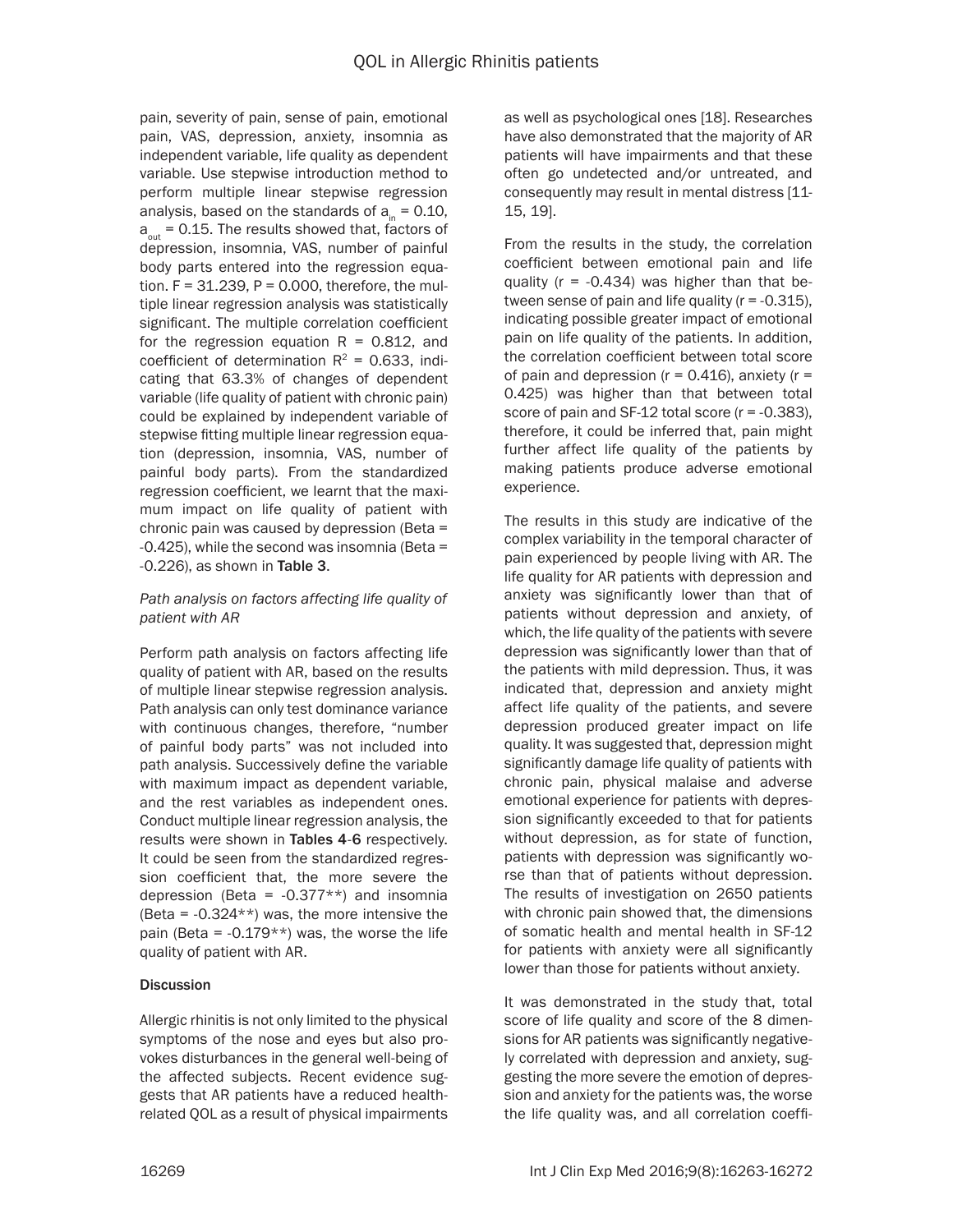cients between depression, anxiety and 8 dimensions of SF-12 were relatively large, the maximum one was 0.640. Thus, it was indicated that, depression, anxiety played an important role in decline of life quality for patients with chronic pain, which was consistent with the study result achieved by Bottomley [32]. It was also suggested in the study performed by Velikova [33] that, depression might cause the decrease of social function for patient with chronic pain. In addition, similar result was also achieved in relevant domestic studies on depression, anxiety and life quality, for example, it was shown in the study conducted by Ko [34] in patients with functional dyspepsia that, the score of Self-Rating Depression Scale (SDS) and Self-Rating Anxiety Scale (SAS) was all significantly negatively correlated with the scores of 8 dimensions in SF-36. Depression and anxiety produced extensive negative impact on life quality of patients with chronic pain, and many aspects of life quality were involved, especially causing maximum impact on mental health and vitality of patients with chronic pain [31]. The possible mechanism was that, negative emotions as depression, anxiety resulted in decline of mental function for patients, consequently affecting life quality. On the contrary, decline of life quality also would increase the adverse emotion of the patients, consequently forming a vicious cycle of which spiritual psychology and life quality affected each other, and interacted as both cause and effect.

Meanwhile, it was demonstrated in the study that, the life quality of patients with insomnia was significantly worse than that of patients without insomnia, this might because the sleep habits for patients with AR generally changed, being hard to fall asleep and maintain sleep state, and causing exhausted and weary at daytime, consequently decreasing life quality, which was consistent with the study result achieved by Fleisher [35]. From the results in the study, the total score of life quality for AR patients and the scores of 8 dimensions were significantly negatively correlated with insomnia, namely, the severity of insomnia was positively correlated with level of impairment of life quality for patients with chronic pain, along with the aggravation of insomnia, level of impairment of life quality was increased. The direct consequence caused by insomnia itself was the primary factor affecting life quality of patients with chronic pain. It was reported that the negative impact of insomnia on daytime function of patients with chronic pain was also the primary factor causing decline of their life quality. For example, the patients with insomnia were sensitive to environment, irritable, their attention and memories were impaired, consequently affecting their daytime function directly. Moreover, since the patients relied on sedative hypnotics due to long-term insomnia, producing heavy mental burden, they are prone to believe that it was hard to be cured for themselves, and necessary to take hypnotics for a long time, worrying about drug dependence, this made a part of patients produce emotions of depression and anxiety, consequently affecting life quality of the patients. The results of multiple linear stepwise regression analysis demonstrated that, depression, insomnia, VAS, number of painful body parts entered into the regression equation, depression, insomnia and pain produced impact on life quality of AR patients, the 3 factors of pain, depression and anxiety could be used to interpret 50.2% of life quality changes for patients with chronic pain, of which, the impact of depression emotion was especially obvious.

The result of path analysis demonstrated the impacts of pain, depression, insomnia on life quality and the correlation among the three variables. Depression directly affect the life quality of AR patients, and the more severe the depression was, the worse the life quality was (Beta = -0.385). On one hand, insomnia could directly affect the life quality of AR patients, and the more severe the insomnia was, the worse the life quality was (Beta = -0.337), on the other hand, insomnia could affect the life quality of AR patients via depression. There were also two forms for pain to affect life quality: one is to directly affect the life quality significantly, another is to indirectly affect the life quality via variables of depression and insomnia, and the more severe the pain was, the worse the life quality of patients with chronic pain was (Beta = -0.265). Therefore, depression, insomnia, pain could all affect the life quality of AR patients significantly, especially depression produced the most direct impact on life quality.

The summary of above results showed that, changes of life quality for AR patients were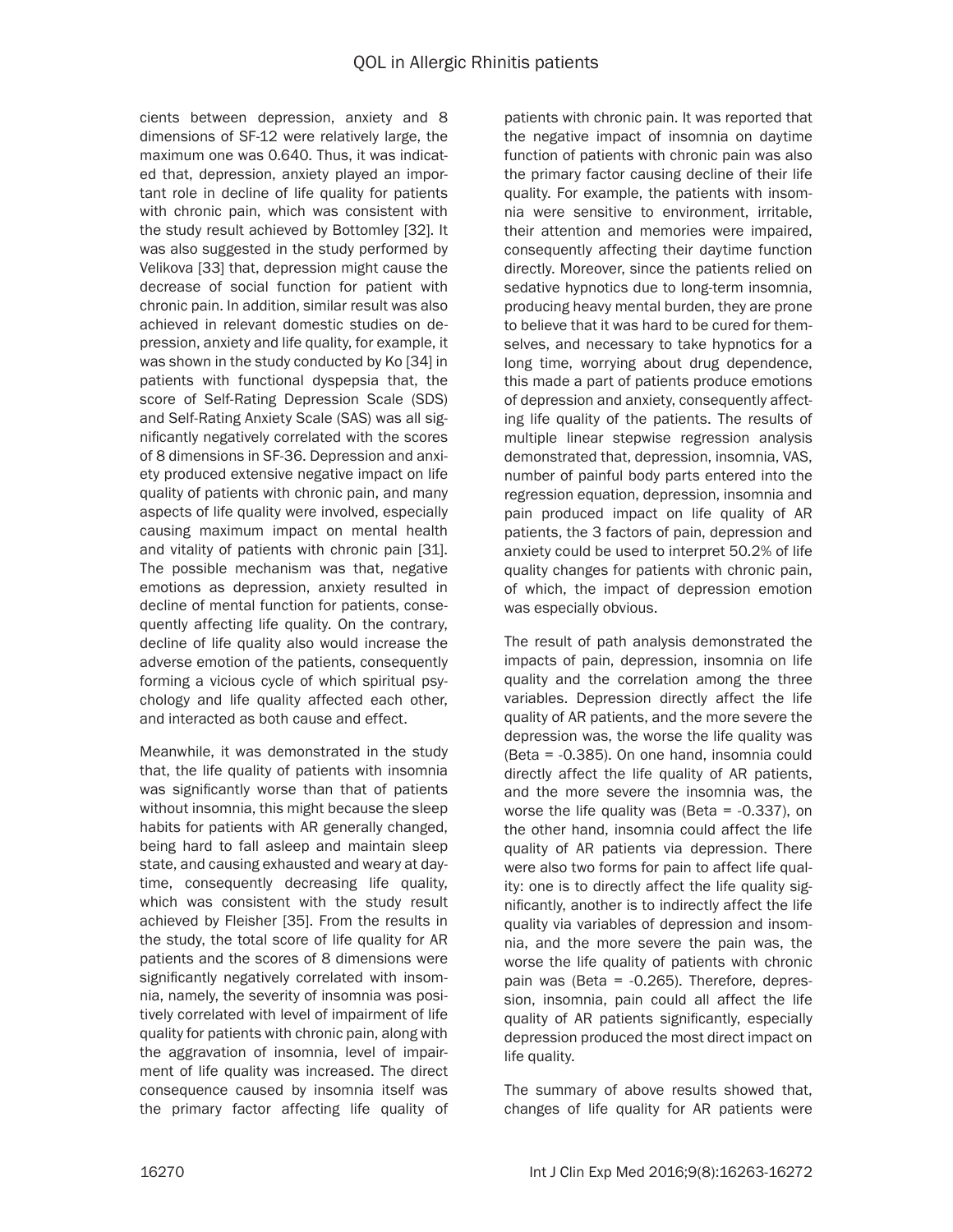closely related to severity of pain, level of depression, level of anxiety and insomnia, suggesting that, to perform well targeted mental and biological intervention aiming at chronic pain, negative emotions and insomnia of AR patients might improve the level of life quality for them significantly.

# Disclosure of conflict of interest

#### None.

Address correspondence to: Jinhong Miao, Nose Surgery, The  $1<sup>st</sup>$  Affiliated Hospital of Zhengzhou University, Zhengzhou, China. E-mail: [miaojinhong-](mailto:miaojinhong78@163.com)[78@163.com](mailto:miaojinhong78@163.com)

## References

- [1] Scichilone N, Braido F, Taormina S, Pozzecco E, Paternò A, Baiardini I, Casolaro V, Canonica GW, Bellia V. Is health-related quality of life associated with upper and lower airway inflammation in asthmatics? Biomed Res Int 2013; 2013: 539290.
- [2] Hadi UH, Rahman HA. The impact and treatment of allergic rhinitis in the Middle East: a comparison with the landmark allergy surveys from other worldwide regions. Am J Rhinol Allergy 2013; 27: 490-4.
- [3] Wei P, Hu GH, Kang HY, Yao HB, Kou W, Liu H, Hong SL. Increased aryl hydrocarbon receptor expression in patients with allergic rhinitis. QJM 2014; 107: 107-13.
- [4] Kim HY, Kwon EB, Baek JH, Shin YH, Yum HY, Jee HM, Yoon JW, Han MY. Prevalence and comorbidity of allergic diseases in preschool children. Korean J Pediatr 2013; 56: 338-42.
- [5] Kutlu A, Salihoglu M, Haholu A, Cesmeci E, Cincik H, Ozturk S. Short-term beneficial effect of aspirin in patient with chronic rhinosinusitis and tolerant to acetylsalicylic acid. Iran J Allergy Asthma Immunol 2013; 12: 400-3.
- [6] Pfaar O, Biedermann T, Klimek L, Sager A, Robinson DS. Depigmented-polymerized mixed grass/birch pollen extract immunotherapy is effective in polysensitized patients. Allergy 2013; 68: 1306-13.
- [7] Potter PC, Baker S, Fenemore B, Nurse B. Clinical and cytokine responses to house dust mite sublingual immunotherapy. Ann Allergy Asthma Immunol 2015; 114: 327-34.
- [8] Santos AF, Borrego LM, Rotiroti G, Scadding G, Roberts G. The need for patient-focused therapy for children and teenagers with allergic rhinitis: a case-based review of current European practice. Clin Transl Allergy 2015; 5: 2.
- [9] Seidman MD, Gurgel RK, Lin SY, Schwartz SR, Baroody FM, Bonner JR, Dawson DE, Dykewicz MS, Hackell JM, Han JK, Ishman SL, Krouse HJ, Malekzadeh S, Mims JW, Omole FS, Reddy WD, Wallace DV, Walsh SA, Warren BE, Wilson MN, Nnacheta LC. Clinical practice guideline: allergic rhinitis executive summary. Otolaryngol Head Neck Surg 2015; 152: 197-206.
- [10] Seidman MD, Gurgel RK, Lin SY, Schwartz SR, Baroody FM, Bonner JR, Dawson DE, Dykewicz MS, Hackell JM, Han JK, Ishman SL, Krouse HJ, Malekzadeh S, Mims JW, Omole FS, Reddy WD, Wallace DV, Walsh SA, Warren BE, Wilson MN, Nnacheta LC; Guideline Otolaryngology Development Group. AAO-HNSF. Clinical practice guideline: Allergic rhinitis. Otolaryngol Head Neck Surg 2015; 152 Suppl 1: S1-43.
- [11] Huffman MM. Food and environmental allergies. Prim Care 2015; 42: 113-28.
- [12] Zidarn M, Košnik M, Šilar M, Bajrović N, Korošec P. Sustained effect of grass pollen subcutaneous immunotherapy on suppression of allergen-specific basophil response; a reallife, nonrandomized controlled study. Allergy 2015; 70: 547-55.
- [13] Mosbech H, Canonica GW, Backer V, de Blay F, Klimek L, Broge L, Ljørring C. SQ house dust mite sublingually administered immunotherapy tablet (ALK) improves allergic rhinitisin patients with house dust mite allergic asthma and rhinitis symptoms. Ann Allergy Asthma Immunol 2015; 114: 134-40.
- [14] Altundag A, Tekeli H, Salihoglu M, Cayonu M, Kendirli MT, Yasar H, Ozturk A. A Study on Olfactory Dysfunction in Turkish Population with using Survey Method and Validated Olfactory Testing. Indian J Otolaryngol Head Neck Surg 2015; 67: 7-12.
- [15] Rotiroti G, Roberts G, Scadding GK. Rhinitis in children: common clinical presentations and differential diagnoses. Pediatr Allergy Immunol 2015; 26: 103-10.
- [16] Ock M, Han JW, Lee JY, Kim SH, Jo MW. Estimating quality-adjusted life-year loss due to noncommunicable diseases in Korean adults through to the year 2040. Value Health 2015; 18: 61-6.
- [17] Feng S, Han M, Fan Y, Yang G, Liao Z, Liao W, Li H. Acupuncture for the treatment of allergic rhinitis: a systematic review and meta-analysis. Am J Rhinol Allergy 2015; 29: 57-62.
- [18] Al-Abri R, Bharghava D, Kurien M, Chaly V, Al-Badaai Y, Bharghava K. Allergic rhinitis and associated comorbidities: prevalence in oman with knowledge gaps in literature. Oman Med J 2014; 29: 414-8.
- [19] Hoyte FC, Meltzer EO, Ostrom NK, Nelson HS, Bensch GW, Spangler DL, Storms WW, Weinstein SF, Katial RK. Recommendations for